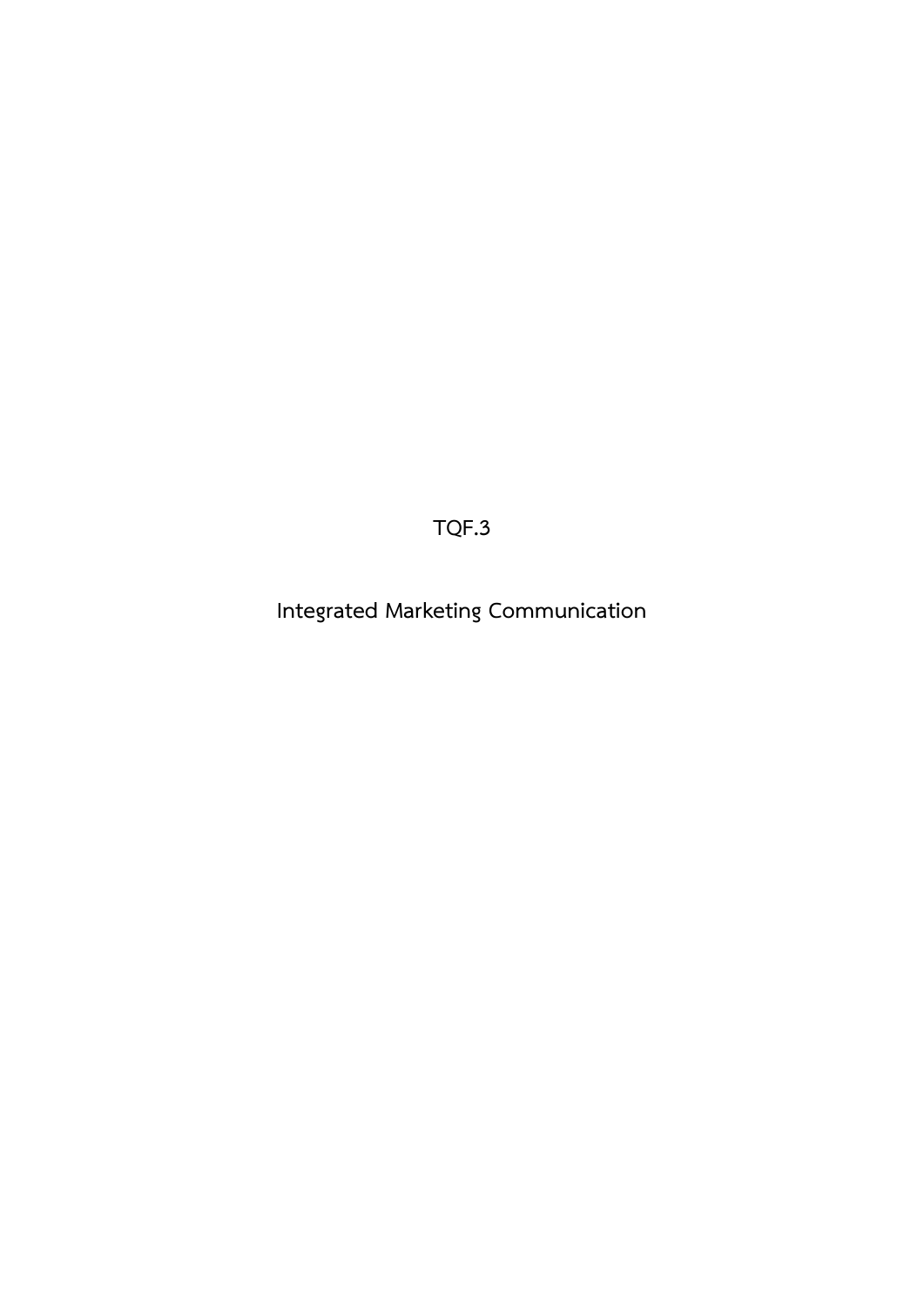# **Course Specification**

## **Program of Study**

B.A. (Hospitality Management, International Program)

# **Faculty/Institute/College**

School of Tourism and Hospitality Management, Suan Dusit University

# **Category 1: General Information**

# **Course Code**

3573120

# **Course Title**

Integrated Marketing Communication

# **Number of Credits**

3 (3-0-6) (Lecture-Lab-Self-study)

### **Prerequisite***(s)*

None

## **Co-requisite***(s)*

None

## **Type of Course**

Core Course

## **Session**

Semester 1 / every academic year

# **Conditions**

Minimum number of students is 7

### **Venue**

Main campus, Suan Dusit University

# **Latest Date of Course Specification (TQF 3) Development or Modification**

Monday, July 24, 2017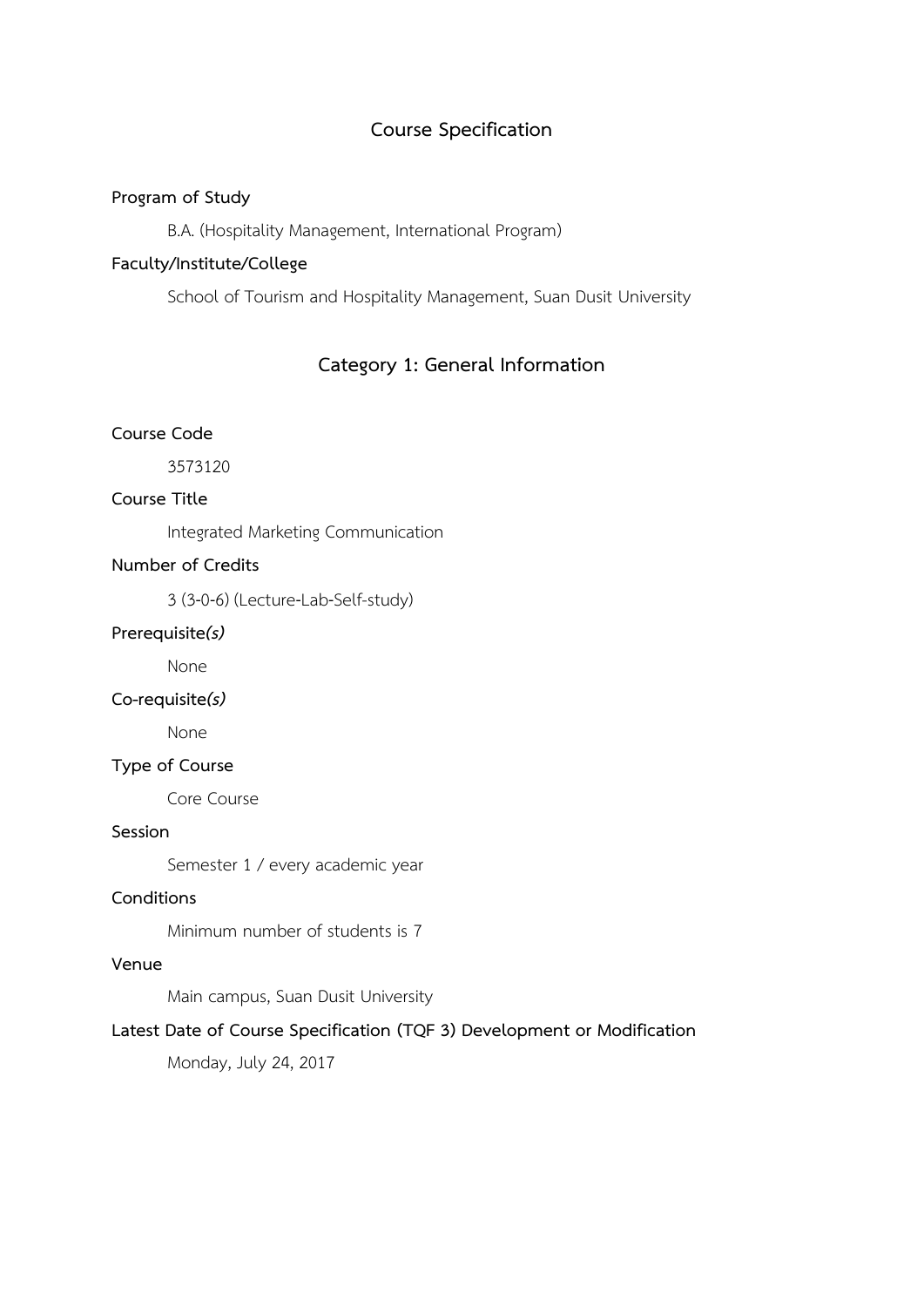# **Category 2: Aims and Objectives**

### **Course Objectives**

The goal of this module is to provide students with issues both theoretical and application aspects of Integrated Marketing Communication. Basically, it will be incorporated with essential services marketing philosophies and practices applied in hospitality and tourism industry. This course, also, will focus on planning process and concept on IMC to provide broader viewpoints and better understanding on Integrated Marketing Communication and marketing planning according to the changing global market environment particularly in hospitality industry nowadays.

# **Category 3: Course Description and Implementation**

## **3.1 Course Description**

Introduces students to the Integrated Marketing Communication (IMC) concept and planning process. To provide an overview of the IMC element advertising, sale incentives, personal selling, public relations and sponsorship. A major part of the course examines specific communication tools such as television, radio, print, telemarketing, catalogue marketing, direct mail and databases. Also examined are new and altered mediums such as the internet, interactive kiosks and mobiles.

## **3.2 Number of Hours per Semester**

| Lecture  | Tutorial                 | Practice/Field           | Self-directed |
|----------|--------------------------|--------------------------|---------------|
|          |                          | Experience/Internship    | Learning      |
| 48 hours | $\overline{\phantom{0}}$ | $\overline{\phantom{0}}$ | 90 hours      |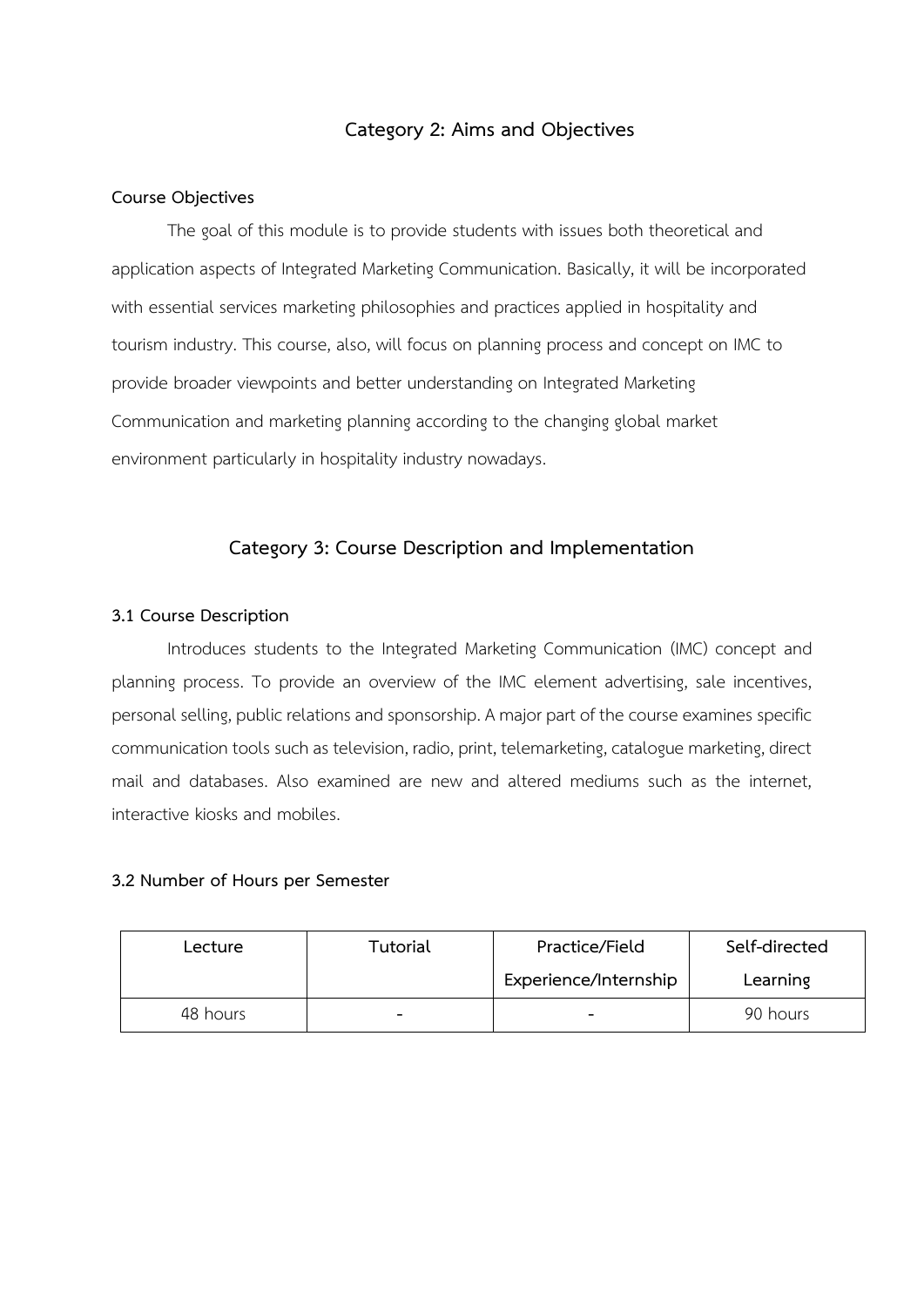### **3.3 Number of hours provided for academic advice and guidance to students**

• The faculty member provides academic advice and guidance to students (individual/group) 15 hours/week.

• The faculty member announces the advising schedule by Monday, August 17, 2015

## **Category 4: Development of Student Learning Outcomes**

### **4.1 Morality and Ethics**

4.1.1 Learning Outcome of Morality and Ethics

 (1) To realize on good values, moral conscience and ethics, to be able to deal with the conflicts that related to profession etiquette.

 (2) To be disciplined, to be on time, and to be self and social responsible with good attitude and behavior.

(3) To understand and recognize in the Integrated Marketing Communication.

(4) To have the academic and professional code of ethics

4.1.2 Teaching Strategies of Learning Development in Morals and Ethics

 Instructors should try to show students what they need to take into account in deciding what is right or wrong for them to do. Students should be introduced to moral terminologies that should be clear and unambiguous, so they can think and speak clearly and appropriately on moral issues and problems. They can identify what is good or bad on the one hand and what is right and wrong on the other. They can determine what justifies a right act and excuses a wrong one, and might justifiably absolve one from blame when an act is both wrong and inexcusable.

4.1.3 Evaluation Strategies for Learning Outcome of Morals and Ethics

 (1) Evaluate from attending the classes and submitting reports on time and participating class activities.

- (2) Evaluate from students' disciplines.
- (3) Evaluate from quantities of cheating on examination.
- (4) Evaluate from responsibilities on assigned tasks.

## **4.2 Knowledge**

4.2.1 Learning Outcome of Knowledge

(1) To understand the important principle and theories of IMC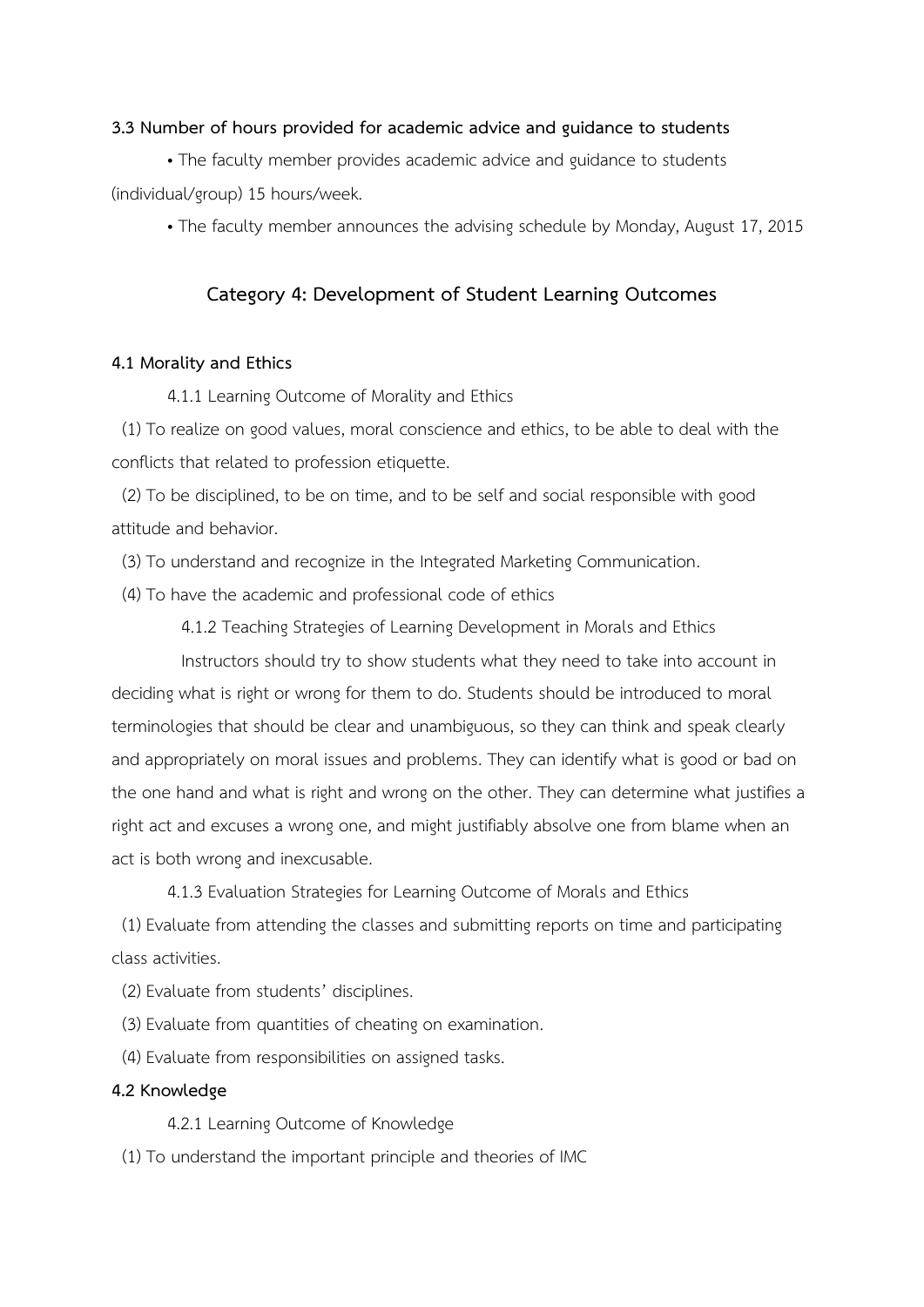(2) To be able to identify and explain marketing specific terms enabling them to actively participate in tourism and hospitality marketing development and implementation

(3) To be able to integrate knowledge of hospitality marketing with other related fields.

(4) To be able to conduct in integrated marketing communication specific research.

4.2.2 Teaching Strategies for Learning Development of Knowledge

Instructors will teach and guide in many forms by emphasizing on principle of theory and applying real context practice by activities with tourism planning and development subject. Besides Instructors should arrange learning from real situation by educational training or activities, a student should practice in the work places (field trip).

4.2.3 Evaluation Strategies for Learning Outcome of Knowledge The evaluation will be considered from scores of;

(1) Testing

- (2) Midterm and Final Examination
- (3) Students' reports
- (4) Presentation
- (5) Cooperative subjects

#### **4.3 Intellectual Knowledge Innovation**

4.3.1 Learning Outcome of intellectual knowledge innovation

 (1) To be able to evaluate and analyze data, and able to think critically and systematically in order to find cause, effect, and resolution of the problems in depth.

 ( 2) To be able to apply methodologies, synthesis, evaluation both practically and theoretically in actual operations

 (3) To be able to suitably apply knowledge and skills with hospitality marketing problem solving skill. A problem-solving test is evaluated by standardized test. A student should explain the concept of problem solving, apply the knowledge for each problem, and able to adapt innovation technology to the profession and related fields.

4.3.2 Teaching Strategies for Learning Development of Cognitive Skills Teaching strategies that are employed for cognitive skills development are;

- (1) Hospitality business case study
- (2) Group discussion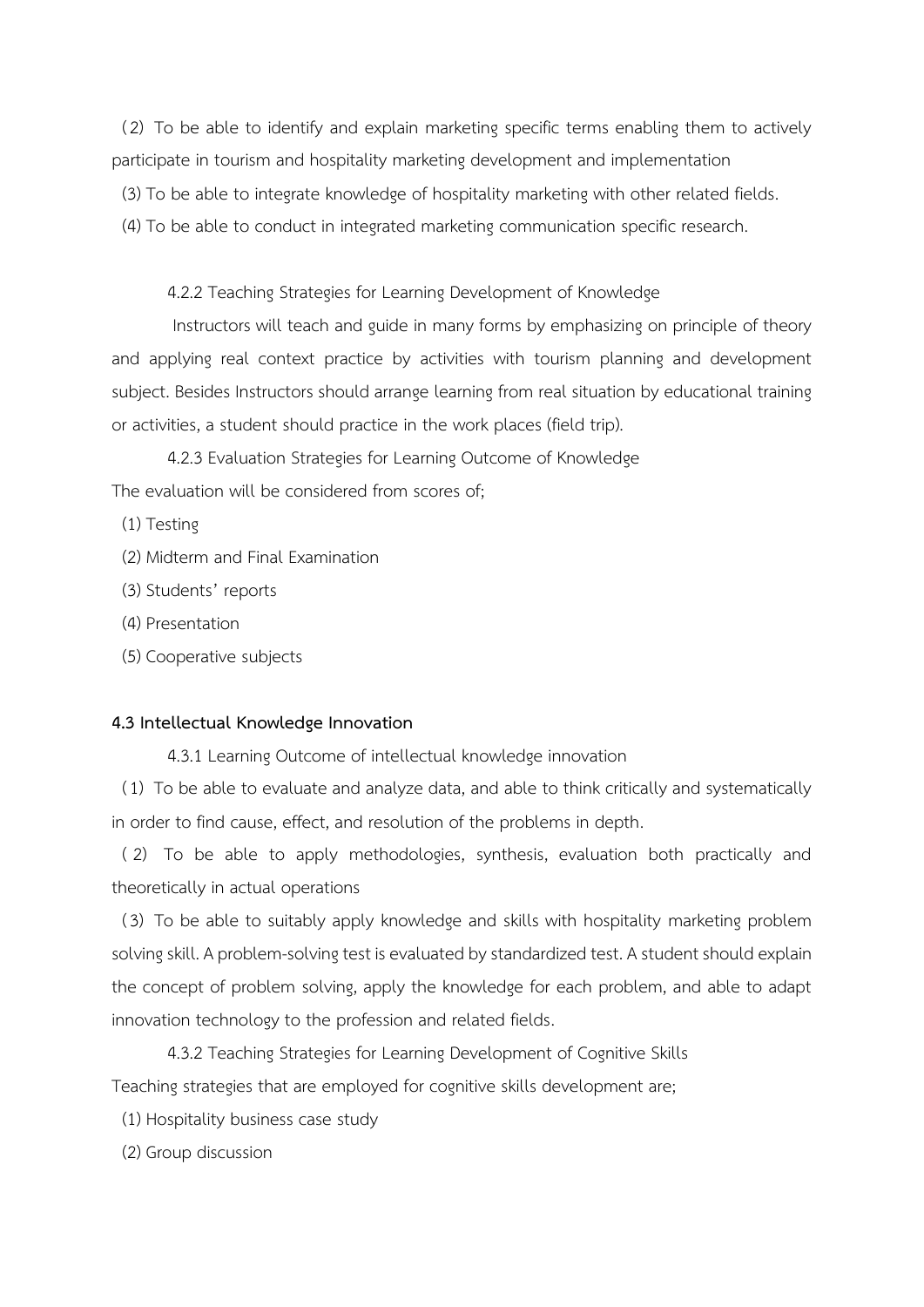(3) Practices

(4) Debate

4.3.3 Evaluation Strategies for Learning Outcome of Cognitive Skills

The results of evaluation are derived from the student's outcomes and practices such as presentation in class, examination by testing and interviewing, and class observation.

#### **4.4 Interpersonal Communication Skills**

4.4.1 Learning Outcome of Interpersonal Skills and Responsibility

 (1) To be able to work with others and solve the problems both as a good leader and a good team member.

(2) To be able to apply knowledge to lead society in the right ways.

(3) To be responsible on self and social awareness.

 (4) To develop continuously on professional learning improvement based on international criterion.

The other qualifications will be assessed by observing class participation.

4. 4. 2 Teaching Strategies for Learning Development of Interpersonal Skills and Responsibility

- (1) Demonstrate the ability to work with others.
- (2) Demonstrate the responsibility on delegated work.
- (3) Be able to suitably adapt to situation and organizational culture of work places.
- (4) Demonstrate the human relationship.
- (5) Demonstrate the leadership.

4.4.3 Evaluation Strategies for Learning Outcome Evaluation of Interpersonal Skills and Responsibility

A student's behavior and expression are evaluated from group presentation, activity participation, and entirety, obviousness, and accuracy of information.

#### **4.5 Numerical Analysis and Information Technology Skills**

4.5.1 Learning Outcome of Numerical Analysis, Communication, and Information Technology Skills

 (1) To be able to apply Thai and Foreign languages effectively when communicate both academically and professionally.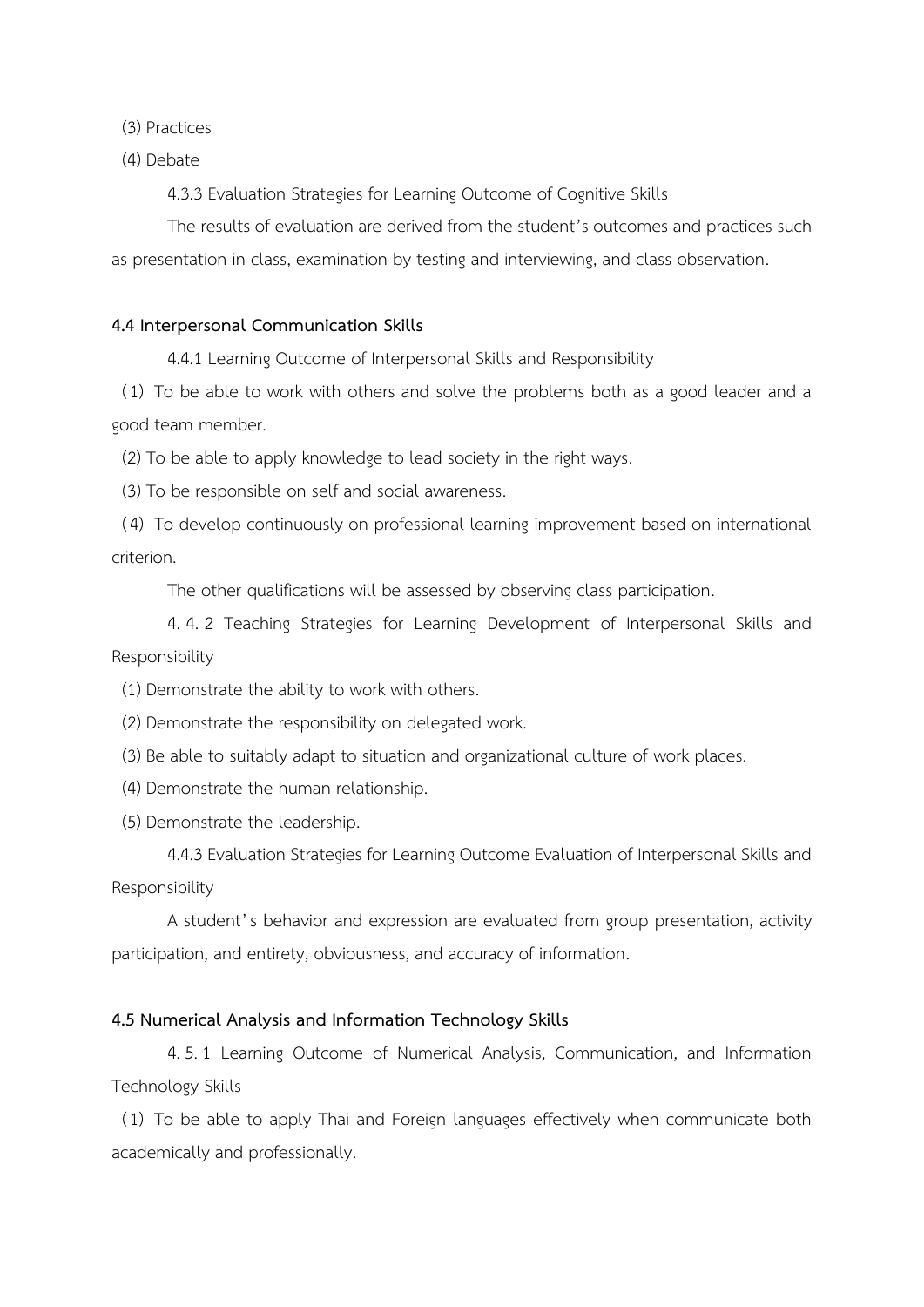(2) To be able to communicate effectively with foreigners from different culture in different situation.

(3) To be able to use information technology suitably in different operations.

 (4) To be able to analyze and interpret data, facts, figures, statistics and/or numerical related tasks efficiently.

4. 5. 2 Teaching Strategy for Learning Development of Numerical Analysis, Communication, and Information Technology Skills

The university should arrange learning activities for students to analyze simulated situation, present problem solving, and learn the techniques of information technology application in many situations.

4.5.3 Evaluation Strategies for Learning Outcome Evaluation of Numerical Analysis, Communication, and Information Technology Skills

Evaluate the ability in applying theories and selecting the information technology application or related mathematics and statistics for presentation.

# **Category 5: Teaching and Evaluation Plans**

| Week           | <b>Topics</b>                           | Hours          | class activities     | Instructor          |
|----------------|-----------------------------------------|----------------|----------------------|---------------------|
| $\mathbf{1}$   | - Course Introduction Session.          | $\overline{3}$ | Lecture              | Ajarn               |
|                | - Overview Hospitality Marketing and    |                |                      | Thanapit Prasertsri |
|                | Marketing Mix in Hospitality Marketing. |                |                      |                     |
| 2              | - Understanding and segmenting          | $\overline{3}$ | Lecture and Workshop | Ajarn               |
|                | customers.                              |                |                      | Thanapit Prasertsri |
| $\mathfrak{Z}$ | - Introduction to Integrated Marketing  | 3              | Lecture              | Ajarn               |
|                | Communication concept                   |                |                      | Thanapit Prasertsri |
| 4              | - Understanding how Marketing           | 3              | Lecture and Case     | Ajarn               |
|                | Communication works                     |                | Study-Based learning | Thanapit Prasertsri |
| 5              | - Managing Marketing Communication      | 3              | Lecture              | Ajarn               |
|                | Integrated Marketing Communication      |                |                      | Thanapit Prasertsri |
| 6              | - Managing Marketing Communication      | $\overline{3}$ | Lecture and Thinking | Ajarn               |
|                |                                         |                | Based learning       | Thanapit Prasertsri |

## **5.1 Course Outline**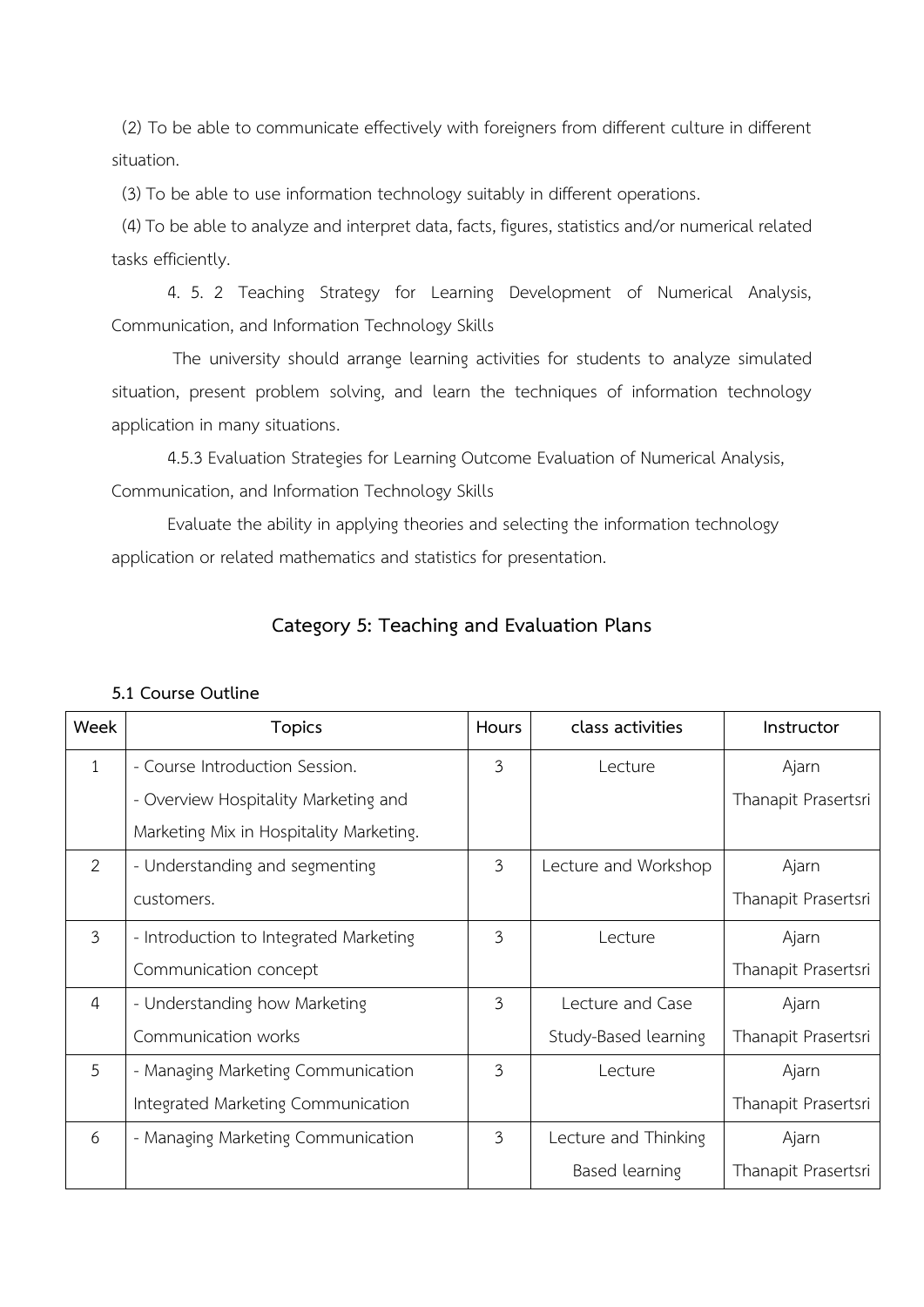|                | Marketing Communication: Strategies,          |                |                             |                              |
|----------------|-----------------------------------------------|----------------|-----------------------------|------------------------------|
|                | Tactics and Planning                          |                |                             |                              |
| $\overline{7}$ | - Midterm Exam                                | $\overline{3}$ | Midterm Exam and            | Ajarn                        |
|                | The tools of Marketing Communication          |                | Case Study-Based            | Thanapit Prasertsri          |
|                | - Advertising and Strategy                    |                | learning                    |                              |
| 8              | The tools of Marketing Communication          | $\mathfrak{Z}$ | Lecture and Case            | Ajarn                        |
|                | - Sales promotion, PR, Sponsorship, Direct    |                | Study-Based Learning        | Thanapit Prasertsri          |
|                | Marketing, Personal selling, Exhibitions      |                |                             |                              |
| 9              | Activities: integrated knowledge with         | $\mathfrak{Z}$ | Activities and field trip   | Ajarn                        |
|                | Tourism Planning and Development              |                |                             | Thanapit Prasertsri          |
|                | (Analyze and finding new tourism product      |                |                             |                              |
|                | and promote to the market)                    |                |                             |                              |
| 10             | - The Media                                   | 3              | Lecture and Case            | Ajarn                        |
|                | Traditional media, Digital media, Interactive |                | Study-Based Learning        | Thanapit Prasertsri          |
|                | Marketing Communication                       |                |                             |                              |
| 11             | - The Media                                   | 3              | Problem-Based               | Ajarn                        |
|                |                                               |                |                             |                              |
|                | Media planning                                |                | learning and Case           | Thanapit Prasertsri          |
|                |                                               |                | Study-Based learning        |                              |
| 12             | - Marketing Communications for special        | 3              | Lecture and Case            | Ajarn                        |
|                | audiences (B2B)                               |                | Study-Based Learning        | Thanapit Prasertsri          |
|                |                                               |                |                             |                              |
| 13             | - Marketing Communications for special        | 3              | <b>Group Discussion</b>     | Ajarn                        |
|                | audiences                                     |                |                             | Thanapit Prasertsri          |
|                | Internal Marketing Communications             |                |                             |                              |
|                | - Project Presentation                        |                | <b>Student Presentation</b> | Ajarn                        |
| 14             |                                               | 3              |                             | Thanapit Prasertsri          |
|                | - Case Studies                                | 3              | Case Study-Based            | Ajarn                        |
| 15             |                                               |                | Learning                    | Thanapit Prasertsri          |
|                |                                               |                |                             |                              |
| 16             | Final Examination                             | 1.5            | Final Examination           | Ajarn<br>Thanapit Prasertsri |

NB. The course is subject to change without prior notice to fit the changing tourism and hospitality circumstances.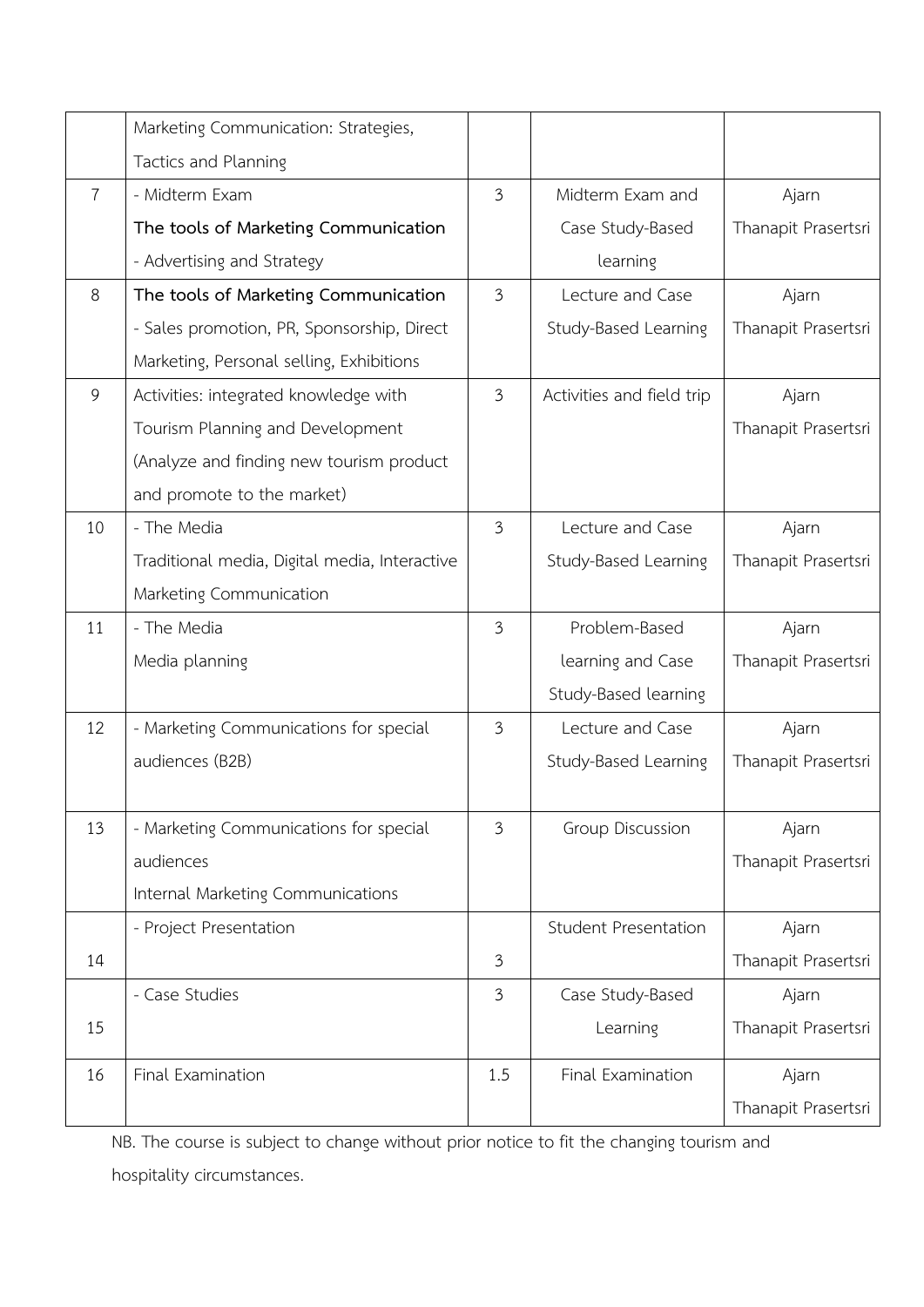## **5.2 Evaluation Plan**

## **Teaching Method***(s)*

- Lectures
- Case studies
- Paper presentation
- Discussion
- Assignments
- Field trip
- Final Examination

# **Teaching Materials**

- LCD overhead projector
- PowerPoint
- Handouts
- Text books
- Journals
- Case study

# **Ratio of mark**

Midterm examination 20 %

Attendance 10 %

Punctuality 10 %

Term project 30%

Final Examination 30 %

**Total** 100 %

## **Course evaluation**

• Students' achievement as indicated above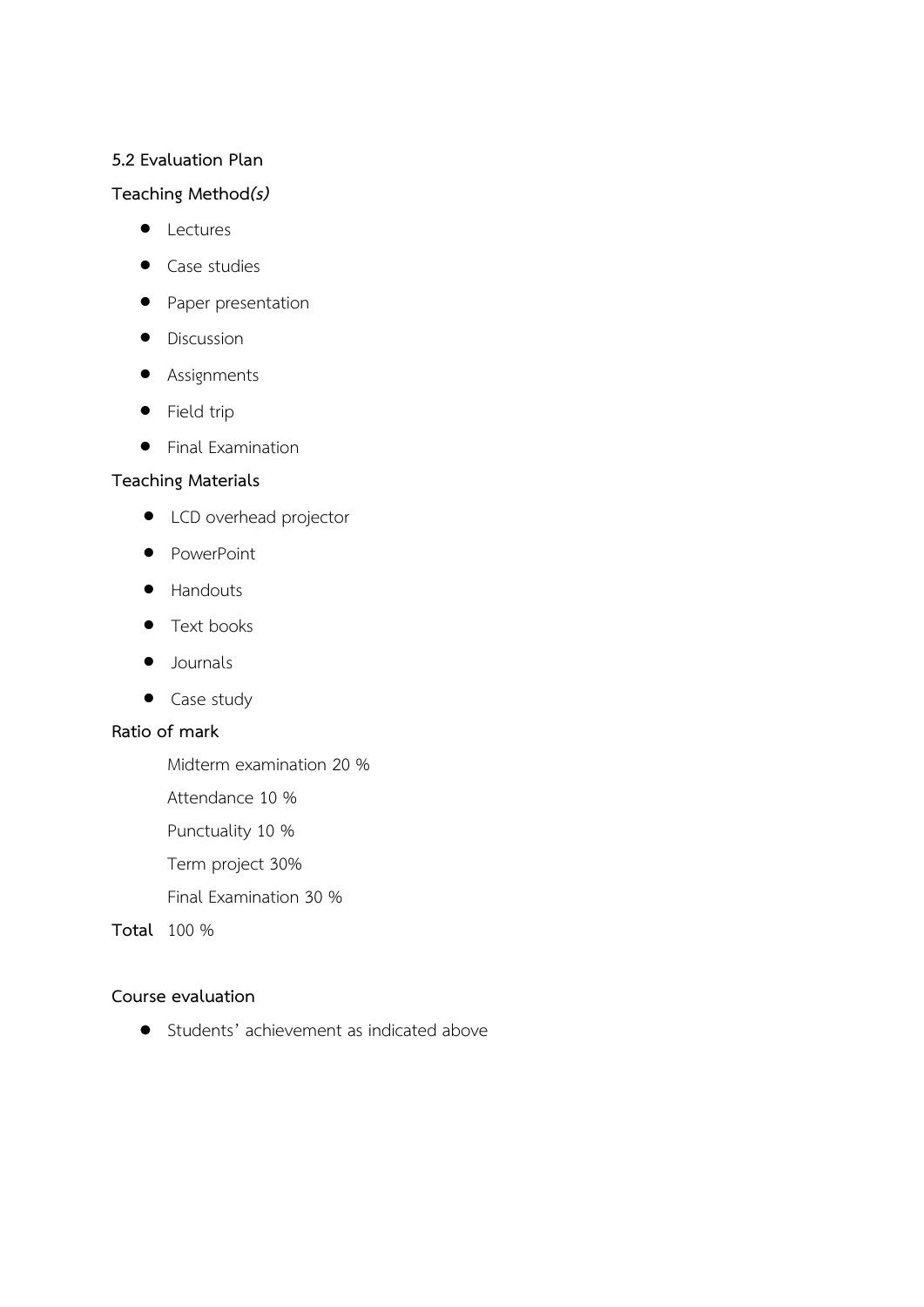# **Category 6: Teaching and Learning Resources**

# **6.1 Main Texts and Teaching Materials**

Chris Fill. (2009). Marketing Communications: Interactivity, Communities and Content. 5<sup>th</sup> Edition. Pearson Education Limited.

# **6.2 Essential Teaching Resources:**

Victor T.C. Middleton, Alan Fyall, Michael Morgan, Ashok Ranchhod. (2009). Marketing in Travel and Tourism. 4<sup>th</sup> Edition. Butterworth-Heinemann publications.

**6.3 Recommended Teaching Resources** (Books, journals, websites and other documents recommended for hospitality firms)

# **Category 7: Course Evaluation and Improvement**

# **7.1 Strategies for Course Effectiveness Evaluation by Students**

| Grade                       | Percentage | GPA  |
|-----------------------------|------------|------|
| A                           | 90-100     | 4.00 |
| $\mbox{\bf B}^+$            | 85-89      | 3.50 |
| $\sf B$                     | 75-84      | 3.00 |
| $\overline{\textsf{C}}^{+}$ | 70-74      | 2.50 |
| $\mathsf C$                 | 60-69      | 2.00 |
| $D^+$                       | 55-59      | 1.50 |
| D                           | 50-54      | 1.00 |
| F                           | $0 - 49$   | 0.00 |